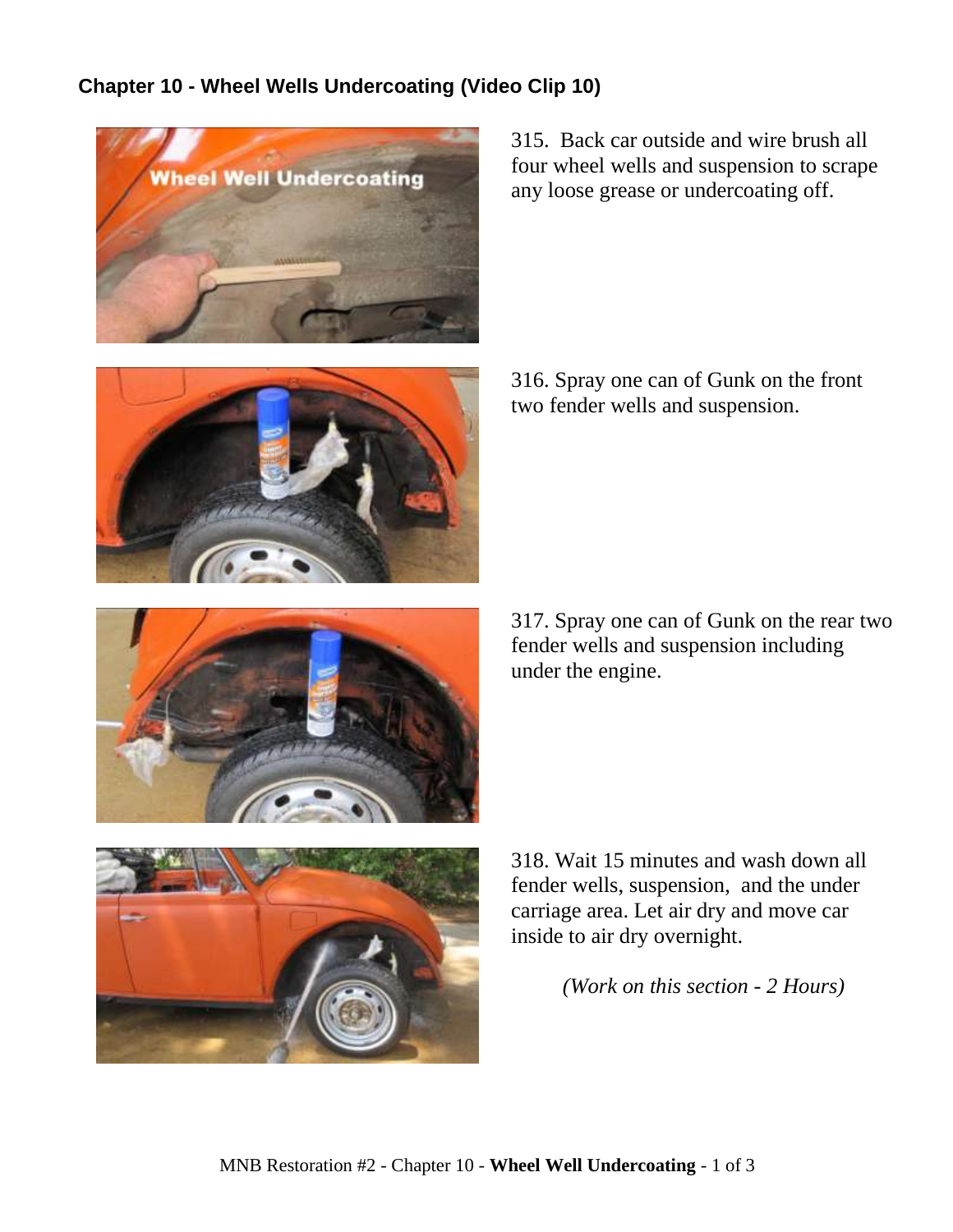

319. Apply one coat of POR15 on all fender wells, again wear long sleeves and gloves as this gets messy and once the POR15 dries it is very hard to get off.







```
(Work on this section - 2 Hours)
```
322. The next day paint the wheel well openings with Rust-Oleum Truck Bed Liner material to fight future rust.